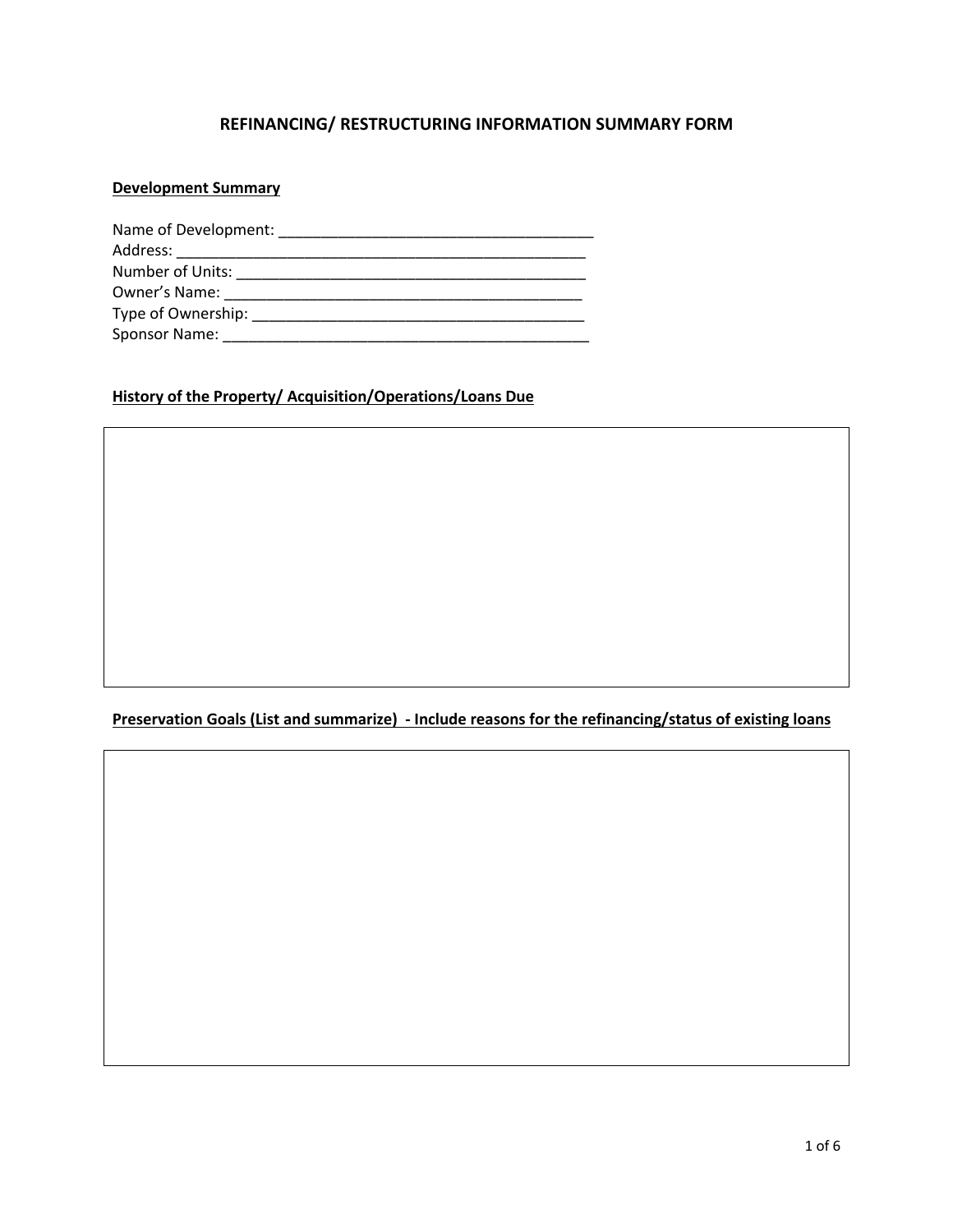#### **Existing Capital Structure**

Organizational ownership structure: \_\_\_\_\_\_\_\_\_\_\_\_\_\_\_\_\_ Current Sources/ Uses Chart:

| <b>SOURCES AND USES OF FUNDS</b> |    |  |                    |    |
|----------------------------------|----|--|--------------------|----|
| <b>Type of Loan</b>              | \$ |  | <b>Type of Use</b> | \$ |
| 1st Mortgage loan                |    |  | Acquisition        |    |
| 1st Mortgage loan                |    |  | Construction       |    |
| Equity                           |    |  | Soft Costs         |    |
| <b>HUD loan</b>                  |    |  | Reserves           |    |
| <b>HUD</b> grant                 |    |  | Developer Fee      |    |
| State loan                       |    |  |                    |    |
| State loan                       |    |  |                    |    |
| State Ioan                       |    |  |                    |    |
| Boston loan                      |    |  |                    |    |
| Boston loan                      |    |  |                    |    |
| Other loans/grants               |    |  |                    |    |
| Other loans/ grants              |    |  |                    |    |
|                                  |    |  |                    |    |
| <b>Total Sources</b>             |    |  | <b>Total Uses</b>  |    |

Financial Statements:

 $\frac{2\sqrt{2\pi i (3)}}{\text{Amortizing Debt: (5)}}$ Amortizing Debt: (\$) \_\_\_\_\_\_\_\_\_\_\_\_\_\_\_\_\_\_\_ Deferred payment soft debt: (\$) \_\_\_\_\_\_\_\_\_\_\_\_\_\_\_\_\_\_\_\_\_\_

Loan Balances by Source (All debt): (\$) \_\_\_\_\_\_\_\_\_\_\_\_\_\_\_\_\_\_\_

| <b>LOAN BALANCES BY SOURCE</b> |               |                       |                             |                         |                                    |
|--------------------------------|---------------|-----------------------|-----------------------------|-------------------------|------------------------------------|
| Lender                         | <b>Source</b> | Original \$<br>(Date: | Balance \$<br>(w/ Interest) | <b>Maturity</b><br>Date | Amortization<br>Term/ Int.<br>Rate |
| 1st Mortgage                   | Private       |                       |                             |                         |                                    |
| City                           | <b>NHT</b>    |                       |                             |                         |                                    |
| <b>DND</b>                     | <b>HOME</b>   |                       |                             |                         |                                    |
| <b>CEDAC</b>                   | HIF           |                       |                             |                         |                                    |
| <b>FHLB</b>                    | AHP           |                       |                             |                         |                                    |
| <b>DHCD</b>                    | FCF           |                       |                             |                         |                                    |
| Other                          |               |                       |                             |                         |                                    |
| <b>TOTAL</b>                   |               |                       |                             |                         |                                    |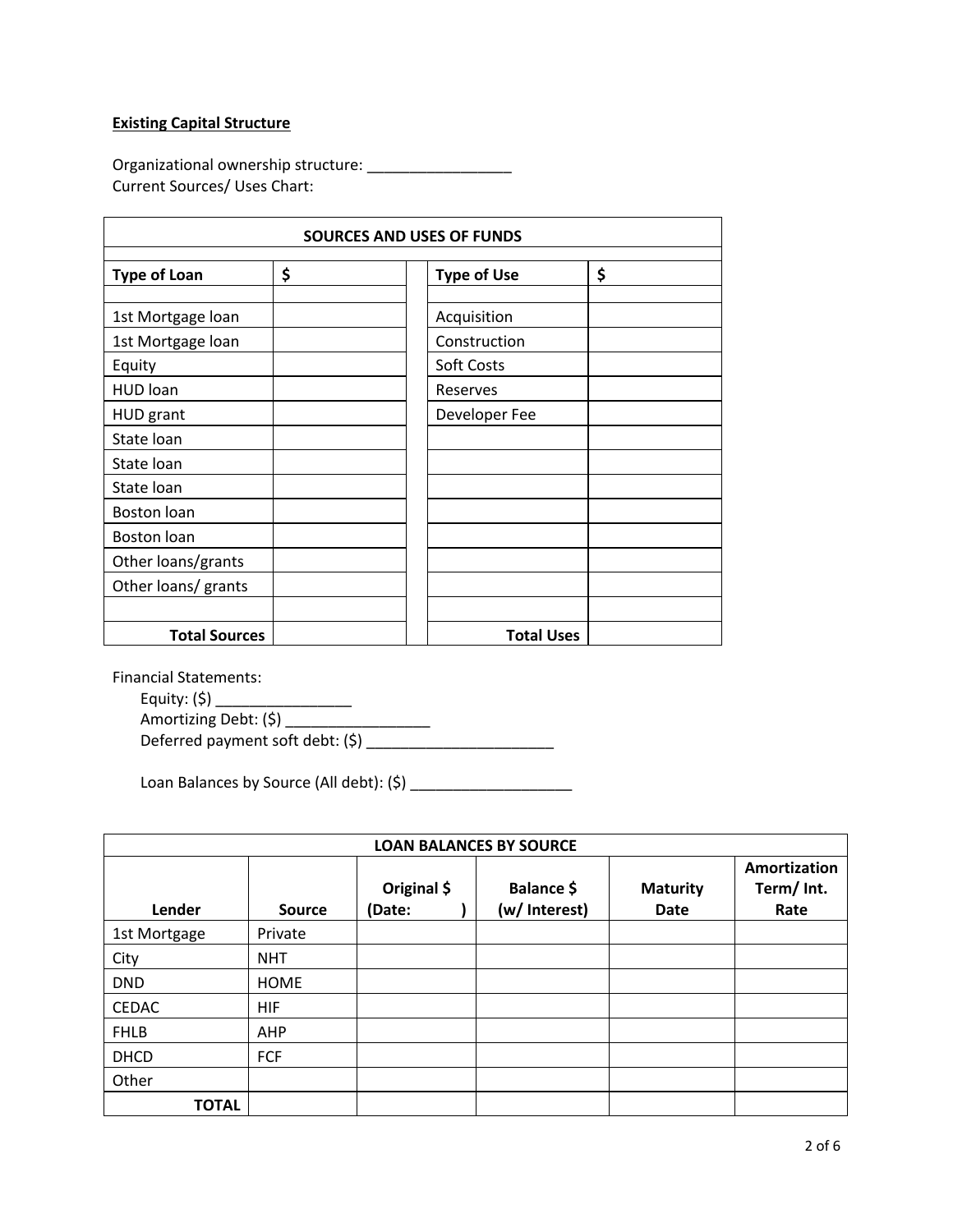### **Existing Affordability Restrictions**

Affordability Profile:

| <b>INCOME GROUP</b>    | # OF UNITS |
|------------------------|------------|
|                        |            |
| $<$ 30% of AMI         |            |
| $<$ 50% of AMI         |            |
| $< 60\%$ of AMI        |            |
| < 80% of AMI           |            |
| Other Income (Specify) |            |
| Vacant/ Undetermined   |            |
| <b>TOTAL UNITS</b>     |            |

Most recent income certification date \_\_\_\_\_\_\_\_\_\_\_\_\_\_

Income Restrictions/ Use Agreements by Source of Funds:

| <b>SOURCE</b>            | <b>HOMELESS</b><br>$30%$ | < 50% of<br>AMI | <60% of<br>AMI | <80% of<br>AMI | <b>OTHER</b><br>(Specify) |
|--------------------------|--------------------------|-----------------|----------------|----------------|---------------------------|
|                          |                          |                 |                |                |                           |
| <b>HUD Use Agreement</b> |                          |                 |                |                |                           |
| DHCD HOME                |                          |                 |                |                |                           |
| <b>Boston NHT</b>        |                          |                 |                |                |                           |
| <b>CEDAC HIF</b>         |                          |                 |                |                |                           |
| <b>FHLBB AHP</b>         |                          |                 |                |                |                           |
| Other                    |                          |                 |                |                |                           |
| <b>TOTAL</b>             |                          |                 |                |                |                           |

Rent Structure:

| <b>Unit Size</b> | <b>Basic Rent</b> | <b>Market Rent</b> |
|------------------|-------------------|--------------------|
| 0 Bedroom        |                   |                    |
| 1 Bedroom        |                   |                    |
| 2 Bedroom        |                   |                    |
| 3 Bedroom        |                   |                    |
| 4 Bedroom        |                   |                    |

Operating Income ( Fiscal Yr). \_\$\_\_\_\_\_\_\_\_\_\_\_\_\_\_\_\_\_\_\_\_\_\_\_\_\_\_\_\_\_\_\_

PROPOSED/ REVISED AFFORDABLE RESTRICTION TERM (YRS.) \_\_\_\_\_\_\_\_\_\_\_\_\_\_\_\_\_\_\_\_\_\_\_\_\_\_\_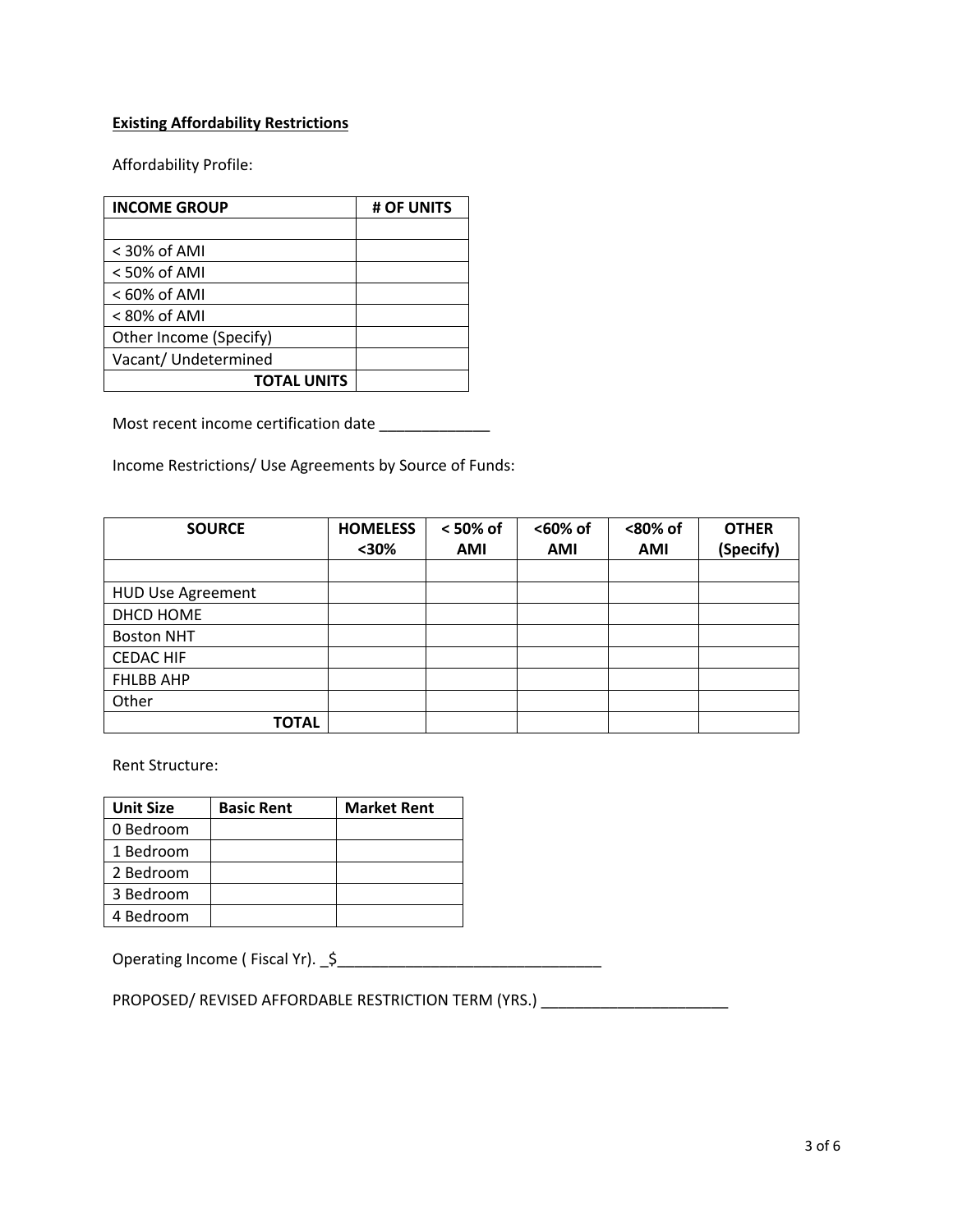#### **Management and Operations**

Name of Management Co. \_\_\_\_\_\_\_\_\_\_\_\_\_\_\_\_\_\_\_\_\_\_\_

Operating Cost per Unit Letter and Containing Cost per Unit

Operating Expenses Summary for Fiscal Year:

| <b>EXPENSE</b>           | <b>AMOUNT</b> | <b>COMMENTS</b> |
|--------------------------|---------------|-----------------|
| Admin/ Resident Services |               |                 |
|                          |               |                 |
| Maintenance              |               |                 |
|                          |               |                 |
| <b>Utilities</b>         |               |                 |
|                          |               |                 |
| Taxes/ Insurance         |               |                 |
|                          |               |                 |
| <b>TOTAL</b>             |               |                 |

Operating Performance (Income – Expenses) 3 Recent Fiscal Years:

| <b>OPERATING PERFORMANCE (3 Fiscal Years)</b> |    |  |    |                              |
|-----------------------------------------------|----|--|----|------------------------------|
| <b>INCOME</b>                                 | FY |  | FY | % Annual<br><b>Inflation</b> |
|                                               |    |  |    |                              |
| <b>GROSS INCOME</b>                           |    |  |    | %                            |
| <b>OPERATING EXPENSES</b>                     |    |  |    | %                            |
| NET OPERATING INCOME (NOI)                    |    |  |    | %                            |
| <b>OPERATING EXPENSES/ UNIT</b>               |    |  |    | %                            |

#### **Capital Improvement Needs**

Will new first mortgage lender require a Capital Needs Assessment? \_\_\_\_\_\_\_\_\_\_\_ (Site visit may be required by DND)

Capital Needs Assessment Conducted (Year) \_\_\_\_\_\_\_\_\_\_\_\_\_\_\_\_\_\_

| SUMMARY OF MAJOR CAP NEEDS BASED UPON MOST RECENT C.N.A. |                           |      |           |  |
|----------------------------------------------------------|---------------------------|------|-----------|--|
| <b>Scope</b>                                             | <b>Investment</b><br>Year | Cost | Cost/Unit |  |
| Site Work                                                |                           |      |           |  |
| Roofing                                                  |                           |      |           |  |
| Mechanical                                               |                           |      |           |  |
| <b>Building</b>                                          |                           |      |           |  |
| Finishes                                                 |                           |      |           |  |
| Other (List)                                             |                           |      |           |  |
| <b>TOTAL CAPITAL IMPROVEMENTS</b>                        |                           |      |           |  |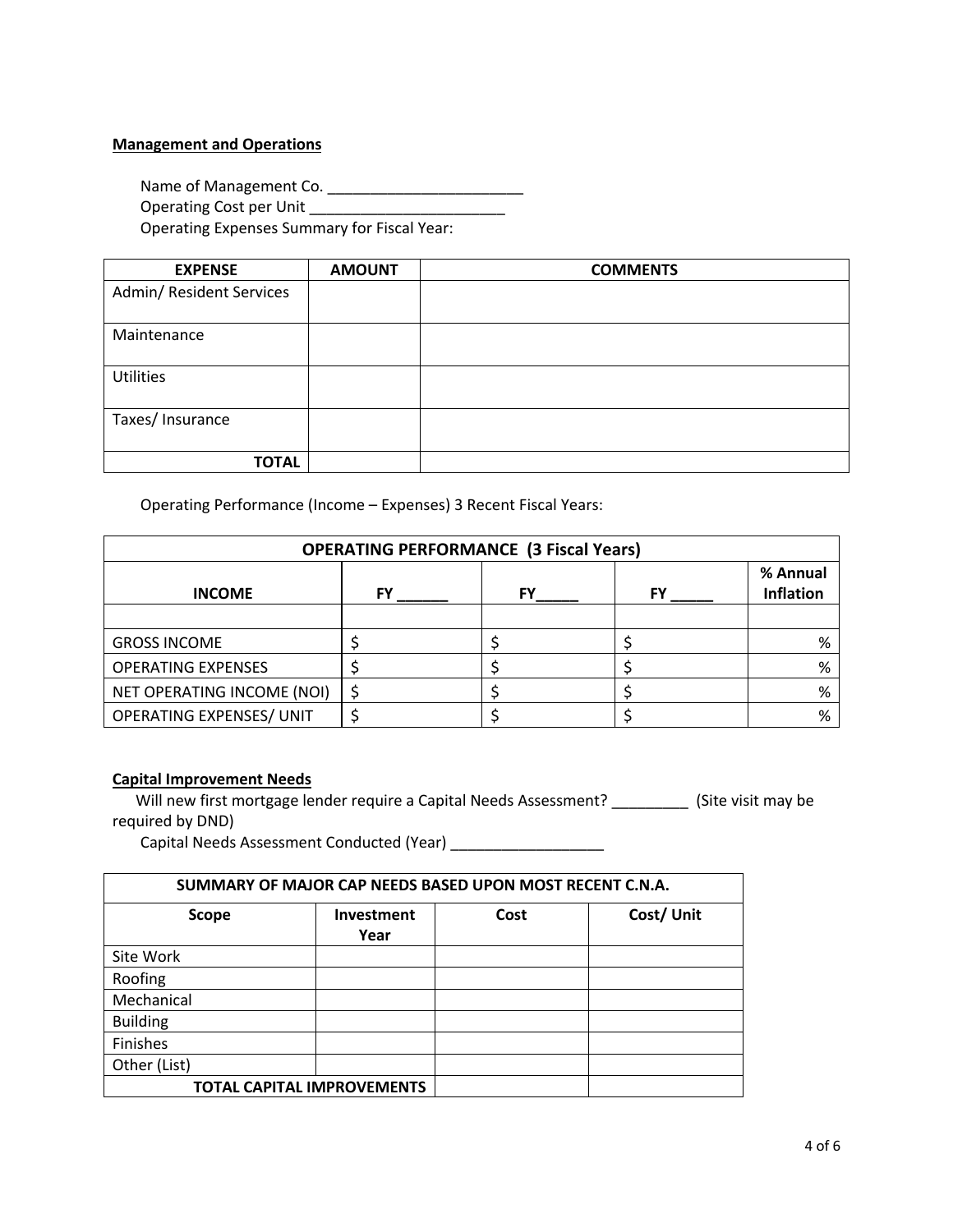Replacement reserves (per unit \$) \_\_\_\_\_\_\_\_\_\_\_\_\_\_\_\_\_\_\_\_\_\_\_

#### **Preservation/ Refinancing Options**

Identify/ describe alternative financing strategies:

| <b>COMPARE ELEMENTS OF FINANCING OPTIONS</b> |                      |                      |                      |  |
|----------------------------------------------|----------------------|----------------------|----------------------|--|
| <b>Factors</b>                               | <b>Alternative 1</b> | <b>Alternative 2</b> | <b>Alternative 3</b> |  |
| Rate                                         |                      |                      |                      |  |
| Term (yrs)                                   |                      |                      |                      |  |
| Amortization                                 |                      |                      |                      |  |
| Recourse                                     |                      |                      |                      |  |
| LTV                                          |                      |                      |                      |  |
| Capital Projected \$                         |                      |                      |                      |  |
| <b>Transaction costs</b>                     |                      |                      |                      |  |
| <b>Processing Time</b>                       |                      |                      |                      |  |
| Minimum DCR                                  |                      |                      |                      |  |
| Yield Maintenance (Y-N)                      |                      |                      |                      |  |
| <b>Projected Annual Debt Service</b>         |                      |                      |                      |  |
| Other                                        |                      |                      |                      |  |

# **Projected Sources/ Uses after Refinancing:**

| <b>SOURCE</b>        | <b>AMOUNT</b> | <b>USE</b>                | <b>AMOUNT</b> |
|----------------------|---------------|---------------------------|---------------|
| <b>HUD LOAN</b>      |               | Acquisition (break out)   |               |
| Private Mortgage     |               | Rehabilitation            |               |
| Assume/Extend State  |               | Soft costs (define)       |               |
| Assume/ Extend City  |               | Paid Fee                  |               |
| Reserves             |               | Repayment to City         |               |
| Other                |               | <b>Repayment to State</b> |               |
|                      |               | Paid Overhead             |               |
|                      |               | Reserves                  |               |
| <b>TOTAL SOURCES</b> |               | <b>TOTAL USES</b>         |               |

#### **Recommendations and Requests**

Identify steps/ decisions that need to be made by owner and cooperating lenders at the federal, local, and private financing levels. Provide proforma reflecting new operating projection (20 years).